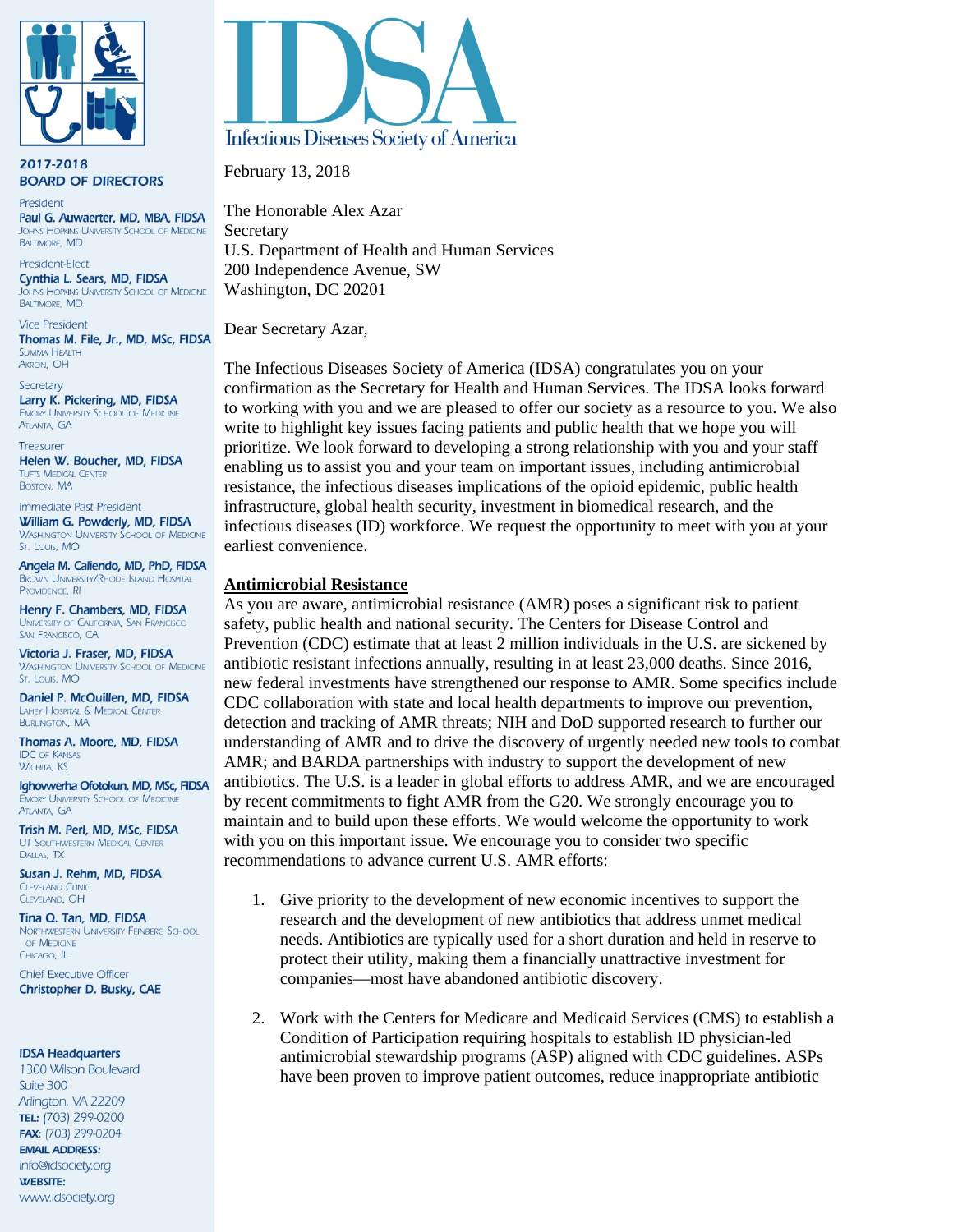use and save money. Unfortunately, only 48% of hospitals currently have robust stewardship programs in place.

# **Infectious Diseases Implications of the Opioid Epidemic**

New outbreaks of infectious diseases attributed to injection drug use have materialized in recent years, such as the 2015 HIV and viral hepatitis outbreak in Scott County, Indiana. CDC has identified 220 counties in 26 states that are vulnerable to ID outbreaks among injection drug users. In addition to HIV and hepatitis C (HCV), additional comorbidities associated with injection drug use, such as infective endocarditis, osteoarticular infections, and skin, joint, and bone infections, can have severe public health consequences at the regional and community levels. We greatly appreciate the administration's focus on addressing the opioid epidemic. We urge you to adopt comprehensive approaches that also combat the concurrent rise of devastating infectious diseases. Specifically, we recommend improved surveillance of infections related to injection drug use, increased research including on vulnerable and underrepresented groups, increased access to comprehensive ID and addiction treatment services, expanded public health and prevention activities, and increased support for research to inform service delivery and prevention and treatment interventions.

# **Global Health Security**

Infectious diseases threats are domestic and global in nature and know no borders. Recent outbreaks of Ebola and Zika viruses stand as clear evidence. The CDC estimates it takes only 36 hours for a pathogen to spread from an isolated village in the developing world to any major city on the planet. Investing in global health security and global responses to infectious diseases is essential to prevent such threats from reaching our shores. Through emergency supplemental funding to respond to the Ebola outbreak in 2014, the U.S. government allocated \$1 billion over five years for global health security initiatives, conducted in partnership with other countries and international organizations. Specific activities have included boosting biosecurity; increasing immunization; developing surveillance systems, laboratory capacity and disease reporting mechanisms; strengthening the workforce; and focusing on antimicrobial resistance and zoonotic infections (i.e., infections that can spread from animals to humans, like Ebola). While important progress has been made, significant work remains to operationalize a basic global infrastructure to prevent, detect and respond to these infectious disease threats that rapidly emerge.

Unfortunately, U.S. funding for global health security is set to expire in 2019. Without continued funding, CDC will be forced to halt the majority of its global health security activities. Starting in October 2019, CDC will end programs in 39 countries, including China, Pakistan, Haiti, Rwanda, Congo and other epidemic hotspots. Instead, it will focus on 10 "priority countries," including India, Thailand, Vietnam, Kenya, Uganda, and Guatemala. The interruption to critical response networks and operational capabilities across so many areas will allow many public health capacities to collapse and leave us unprepared for the next major outbreak. We urge you to champion continuation of essential U.S. leadership in global health security to protect the health of our citizens.

# **Public Health Infrastructure and Immunizations**

As our nation's leaders consider new investments in U.S. infrastructure, we encourage you to think beyond roads and bridges. Infrastructure must also include a robust public health system, with state-ofthe-art technology to prevent, detect and track infectious diseases threats; a highly skilled workforce; and coordinated and well-resourced programs to meet public health needs. Diverse threats range from HIV and hepatitis C to vector-borne diseases; from pandemic influenza to multidrug resistant tuberculosis; and from rising rates of syphilis to outbreaks of foodborne illnesses.

We must work to maximize the potential of one of the greatest public health tools at our disposal vaccines. Every year, more than 50,000 adults die from vaccine preventable diseases. Adult vaccination rates fall far below recommended targets. For example, only 27% of adults over age 60 receive the shingles vaccination and only 20% of high risk adults under age 64 receive the pneumococcal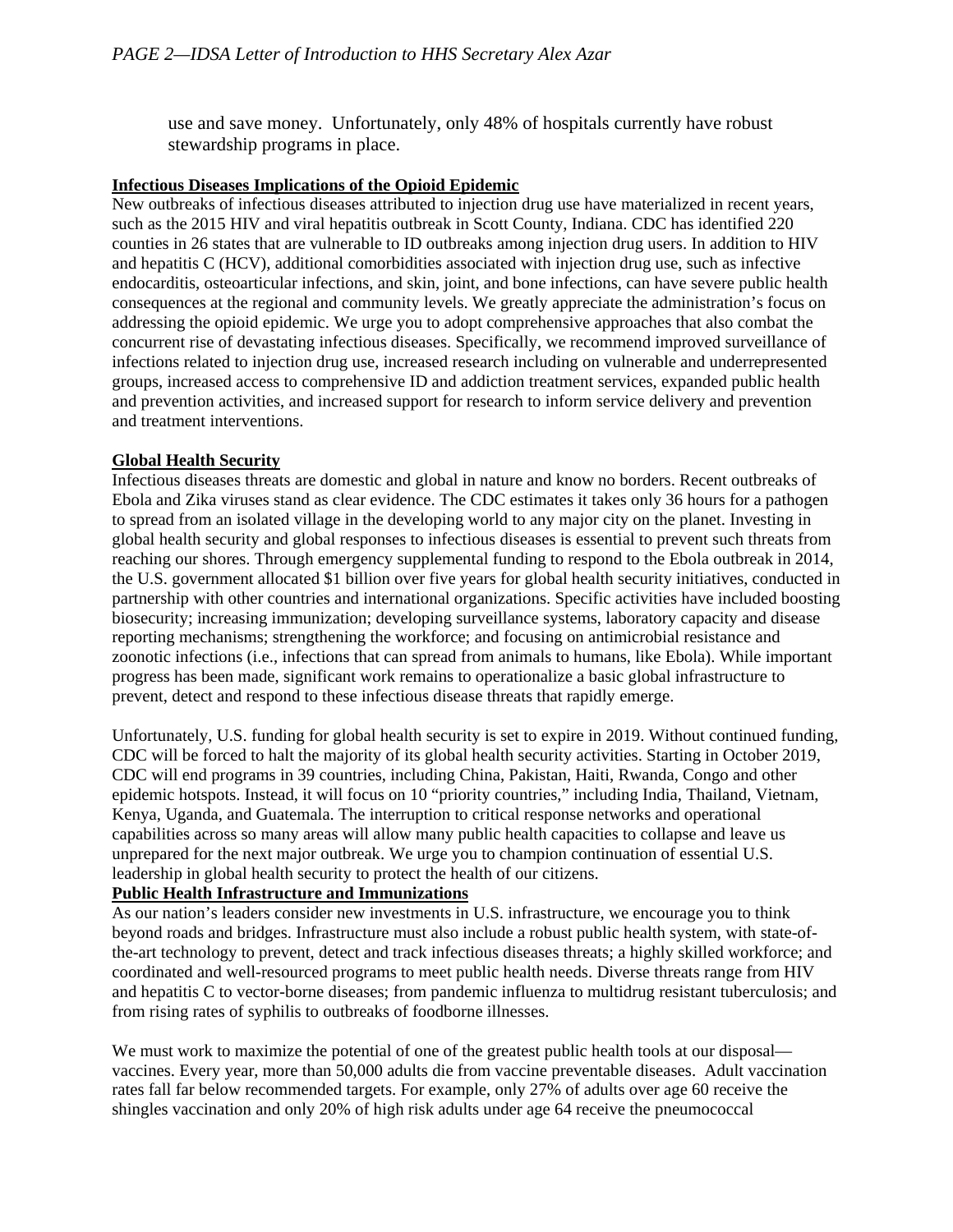vaccination. Barriers such as fragmented Medicare coverage of vaccines and uneven public health infrastructure to support vaccination must be addressed. Among children, some parents' vaccine hesitancy is the source of dangerous outbreaks of measles and other vaccine-preventable diseases, threatening to undo decades of progress toward eradicating certain infectious diseases. Awareness campaigns and tools to help providers promote vaccination are essential to combat misinformation about vaccines. We must also continue to support vaccine innovation, both to improve existing vaccines and to develop new vaccines for existing and emerging threats. A universal influenza vaccine and a pertussis vaccine with longer-lasting immunity would both be incredibly important advances over existing vaccines. Vaccines that could prevent multidrug resistant and nosocomial pathogens could also be groundbreaking tools for protecting patients from life-threatening disease.

## **Investment in Research**

America's biomedical research enterprise is the envy of the world, and continued investment to maintain our position as a global leader in innovation is essential. Robust funding for the National Institutes of Health (NIH) is critical to support the discovery and development of new vaccines, diagnostics and therapeutics for a host of infectious diseases threats, including HIV, antibiotic resistant infections, and influenza. NIH is also the engine that fosters the next generation of biomedical researchers. NIH has recently undertaken numerous initiatives to support young investigators, including the Next Generation Researchers Initiative, programs to increase research opportunities for medical residents and clinical fellows, structured mentoring opportunities and other educational activities, and efforts to provide additional grants to young researchers and at-risk investigators. We urge you to prioritize federal efforts to strengthen and optimize the United States scientific workforce.

## **ID Physician Workforce**

Protecting the public from infectious diseases requires a skilled workforce that must include infectious diseases physicians. ID physicians care for complex patients with or at risk of serious infections, including patients with HIV, hepatitis C or tuberculosis; patients undergoing solid organ or bone marrow transplants; patients receiving cancer chemotherapy; patients with infections related to opioid use; and patients with infections caused by multidrug resistant pathogens. We conduct basic, translational and clinical research to drive innovation in diagnostics, therapeutics and vaccines. We lead population health programs in our health care facilities and communities, including antimicrobial stewardship programs, infection prevention and control programs, bioemergency preparedness programs and other quality improvement activities. We also help lead public health responses to threats including Ebola, Zika, pandemic influenza, MERS-CoV and bioterror attacks.

Unfortunately, fewer young physicians are pursuing infectious diseases specialty training. According to the National Residency Match Program (NRMP), only 80% (or 312 out of 390) of available ID fellowship positions filled for 2017-2018. In many specialty areas, all or nearly all available fellowship positions are typically filled. These data indicate an undervaluation of ID. In 2014, IDSA surveyed nearly 600 Internal Medicine residents about their career choices. We identified that very few residents self-identified as planning to seek specialty training in ID. A far higher number reported that they were interested in ID but chose another field instead. Among that group, salary was the most often cited reason for not choosing ID. Over 90% of the care provided by ID physicians is considered evaluation and management (E&M) services. These face-to-face, cognitive encounters are undervalued by the current payment systems compared to procedural practices (e.g., surgery, cardiology, and gastroenterology). *This has resulted in a significant compensation disparity between ID physicians and those physicians who provide procedurebased care*. Young physicians' significant debt burden (\$200,000 average for the class of 2014) is understandably driving many individuals toward more lucrative specialties, often with faster paths to practice.